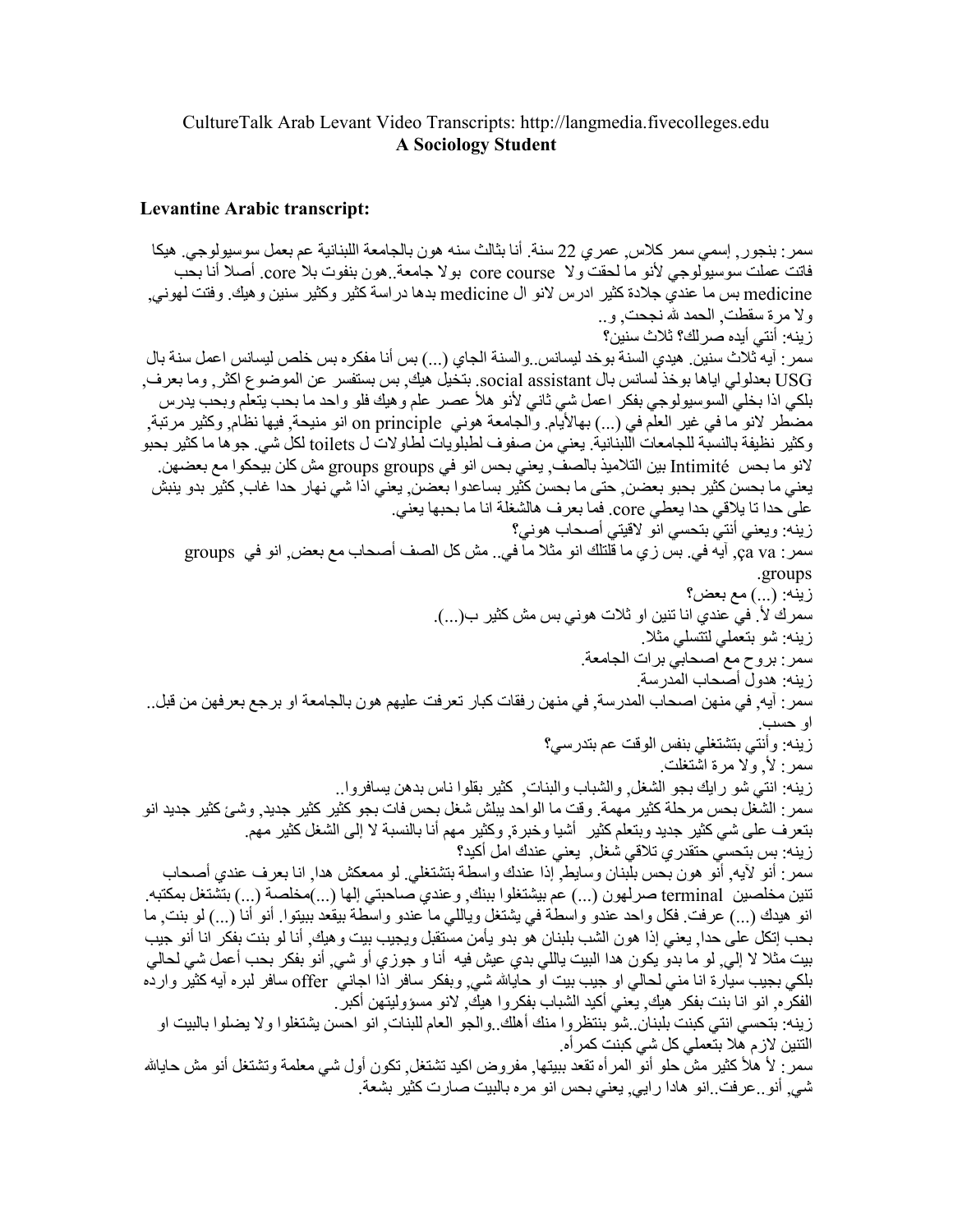زينه: بس بتحسي أنو في Pression بتجوزي ولا ما في حدا بحكي عنها؟ بالبيت وهيك لأ انا كثير انو ما عندي Pression انو اهلي لأ بدك تُجوزي وكذا كثير على راحتي بالنهاية هادي حياتي وأنا بنقيها يعني أنو انا بختار ً بمكن هني انو بيعطوني وجهة نظر هن او رايهن او بوجهوني<sub>,</sub> بس مش هُم بقرروا عني بتخيل أنَّو Vingt deux ans بعَّرف اوخذ قرَّاقات واحملُ مسؤوليات ونقي شْوِ انا بدِّي.

## **English translation:**

Studying and Working

Samar: Hello, my name is Samar Kellas. I'm 22 years old. I'm in my third year at the Lebanese University, and I'm studying sociology.<sup>1</sup> I'm doing sociology because I couldn't keep up with any of the other core<sup>2</sup> classes<sup>3</sup> in any university, and here there are no core classes. I like medicine,<sup>4</sup> but I don't have a lot of motivation to study, and medicine needs a lot of studying, and a lot of years and all that. I started here, and I haven't failed anything, *alhamdullilah*<sup>5</sup> ... I've passed.

Q: And you've been here for three years?

A: Yes, three years. This year I get the Licence,  $6$  and next year I'm planning to get a Maîtrise, but after I finish the Licence I'm thinking about doing a year at USG and having it count towards a social work<sup>8</sup> Licence. That's what I'm thinking about, but I have to find out more about it. I don't know. Maybe if I quit Sociology I'll do something else, because right now is the "information age," and, even if you don't like to learn and to study, you have to because there's nothing else to help us get by these days. And the University here is good in principle.<sup>9</sup> It's organized, and it's very neat and clean with regards to Lebanese universities. The classrooms, the blackboards, <sup>10</sup> the toilets, <sup>11</sup> everything. I don't really like the atmosphere, because I don't feel as if there is a lot of intimacy<sup>12</sup> between students in a class. I feel as if there are cliques<sup>13</sup> and not all of them talk to each other. I don't feel as if they like each other, and I don't feel as if they help each other, either. For example, if you're absent one morning, you have to look around a lot to find someone to get the notes<sup>14</sup> from. I don't know. I don't really like this, though.

 $1$  Sociologie (Fr.).

 $2 \overline{\text{Core}}$  (En.).

 $3$  Cours (Fr.).

 $4$  Domaine (Fr.) il-Medecine (Arabized French).

 $5$  Alhamdullilah – lit. Thanks be to God, used to expressed thankfulness.

 $6$  Licence – French equivalent to BA.

 $\frac{7}{7}$  Maîtrise – French equivalent to Master's degree.

<sup>&</sup>lt;sup>8</sup> Assistance Sociale (Fr).

 $9$  En principe (Fr).

<sup>&</sup>lt;sup>10</sup> Tableauvat – Arabized French (Tableau – Fr. board + "vat" masculine plural Arabic ending).

 $11$  Toilettat – Arabized French (Toilette – Fr. Toilet + "tat" feminine plural Arabic ending).

 $12$  Intimité (Fr).

<sup>&</sup>lt;sup>13</sup> Groupat – Arabized French (Groupe – Fr. Group + "at" plural Arabic ending).

 $^{14}$  Cours – Fr. class; here it refers to class notes.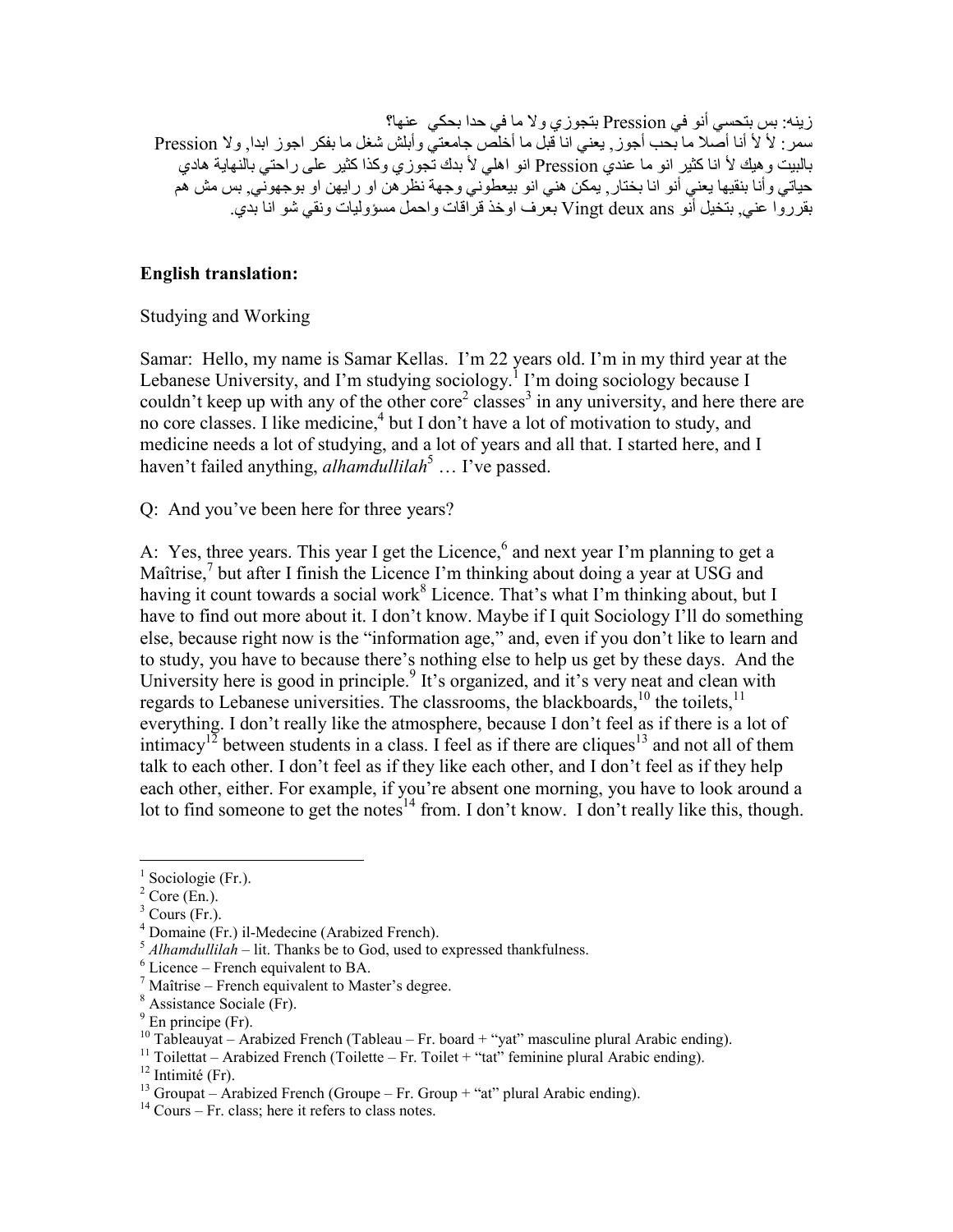Q: Have you made friends here?

A: Yes, ça va, <sup>15</sup> I have friends here, but it's like I'm telling you, it's not the whole class that is friends with each other -- there are little groups.

Q: Do you hang out with your friends from here a lot?

A: No. I have two or three friends, but we don't hang out that much.

Q: So what do you do for fun?

A: I hang out with my friends from outside the university.

Q: High school friends or … ?

A: Yeah, some of them are high school friends. Some of them are older, and I met them here at the University, or I already<sup>16</sup> knew them from before. It depends.

Q: Do you work and study at the same time?

A: No. I've never worked.

Q: What do you think about the work situation for young people in Lebanon? A lot of people say they want to leave.

A: I think work is a really important step. When you start working, you enter a completely new atmosphere, and you learn something really new. You learn a lot, and you gain expertise, and it's really important. For me, work is really important.

Q: Do you feel like you're going to be able to find work? You have hope.

A: Yes. Here in Lebanon it's connections. If you have connections, you work, even if you don't have a diploma. I have two friends who finished high school,<sup>17</sup> and they've been working in a bank<sup>18</sup> for two years.<sup>19</sup> And I have a friend who finished a law<sup>20</sup> degree two years<sup>21</sup> ago and she works in an office. That's the imbalance.<sup>22</sup> So, everyone with connections can work, and people without connections stay at home. Even though I'm a girl, I don't like to have to be dependent on anyone. If here in Lebanon the young man is the one who is responsible for securing the future and for getting a house and things like that, even if I'm a girl I think about buying a house for myself … even if it's

 $\overline{a}$ <sup>15</sup> Ca va – Fr, "It's going"; "It's okay."

 $16$  Déjà – Fr.

<sup>&</sup>lt;sup>17</sup> Terminale – Last year of French lycée (high school).

 $18$  Banque (Fr).

 $19$  Deux ans (Fr).

 $^{20}$  Droit (Fr).

 $^{21}$  Deux ans (Fr).

<sup>&</sup>lt;sup>22</sup> Décalage  $(Fr)$  – Shift, split, difference, gap.